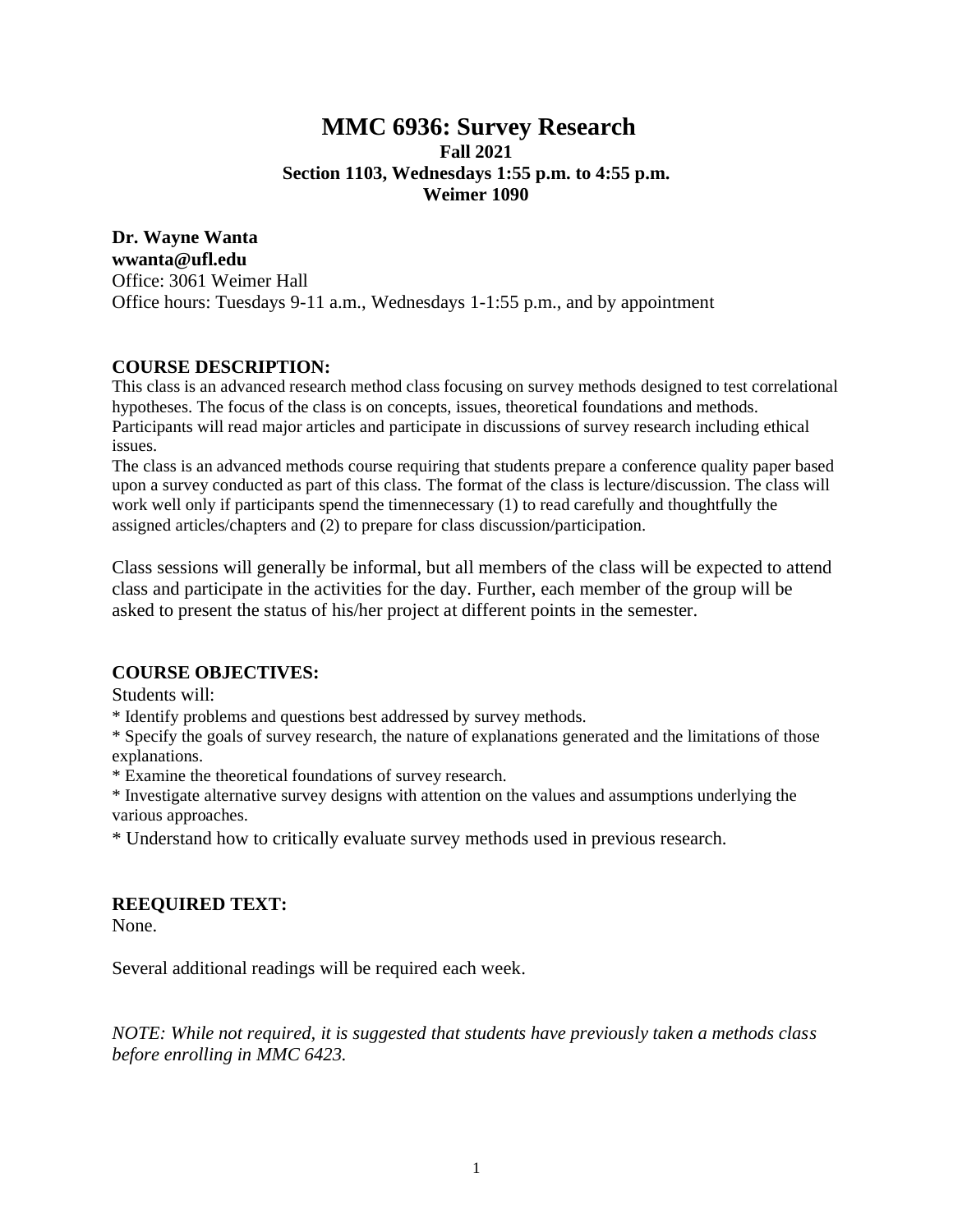## **GRADING:**

Grading for the course will consist of the following components: Class assignments (5) 30 percent Class presentations (2) 10 percent Class Participation/Attendance 10 percent Final Research paper 50 percent

**FINAL PAPER:** Each student or group will turn in a final paper that, with some revision and polishing, would be of the quality acceptable for presentation at national conference proceedings (e.g., ICA or AEJMC). These papers are generally 18-25 pages of text. The product must be a complete research project, not just a literature review or research design. The papers will be written in sections:

**INTRODUCTION** (Due Sept. 15): Students will work individually or in groups on a research project. Students will develop a survey study design that will be conducted during the semester. The assignment will outline the study parameters and appropriate samples, include hypotheses and/or research questions and provide a clear calendar of how/when study will be conducted within the confines of the class. A theoretical framework should be suggested, although perhaps only briefly. Suggested length is 2-3 pages.

**LITERATURE REVIEW (Due Sept. 29):** Each group/individual will design a detailed questionnaire outlining each variable and how it will be measured. This will accompany a literature review citing previous research related to the study. Suggested length is 5-10 pages

**QUESTIONNAIRE/METHOD** (Due Oct. 13): The group/individual will turn in a basic methods section, demonstrating how each of its Hs and RQs are tested. This will include a textual explanation of the analysis. Suggested length is 3-pages.

# **FINAL COMPLETED PAPER (Due Dec. 8)**

**CLASS ASSIGNMENTS**: Each student will find and discuss articles relating to their final paper and discuss how the authors: explained the purpose (Introduction), developed the theoretical framework (Literature Review) measured the main concept (Methods section), presented the findings (Results section) and discussed the results (Discussion section). Each assignment should be one to two pages long and should be sent via our class' canvas page by noon on Tuesdays.

**CLASS PRESENTATIONS**: Each student will present two of the class assignments in class. The presentations should concentrate on the section of the articles under discussion for that week. The presentations should take 10 to 15 minutes. Students should turn in a three-page paper explaining their main points as well as any PowerPoint or other materials used in the class.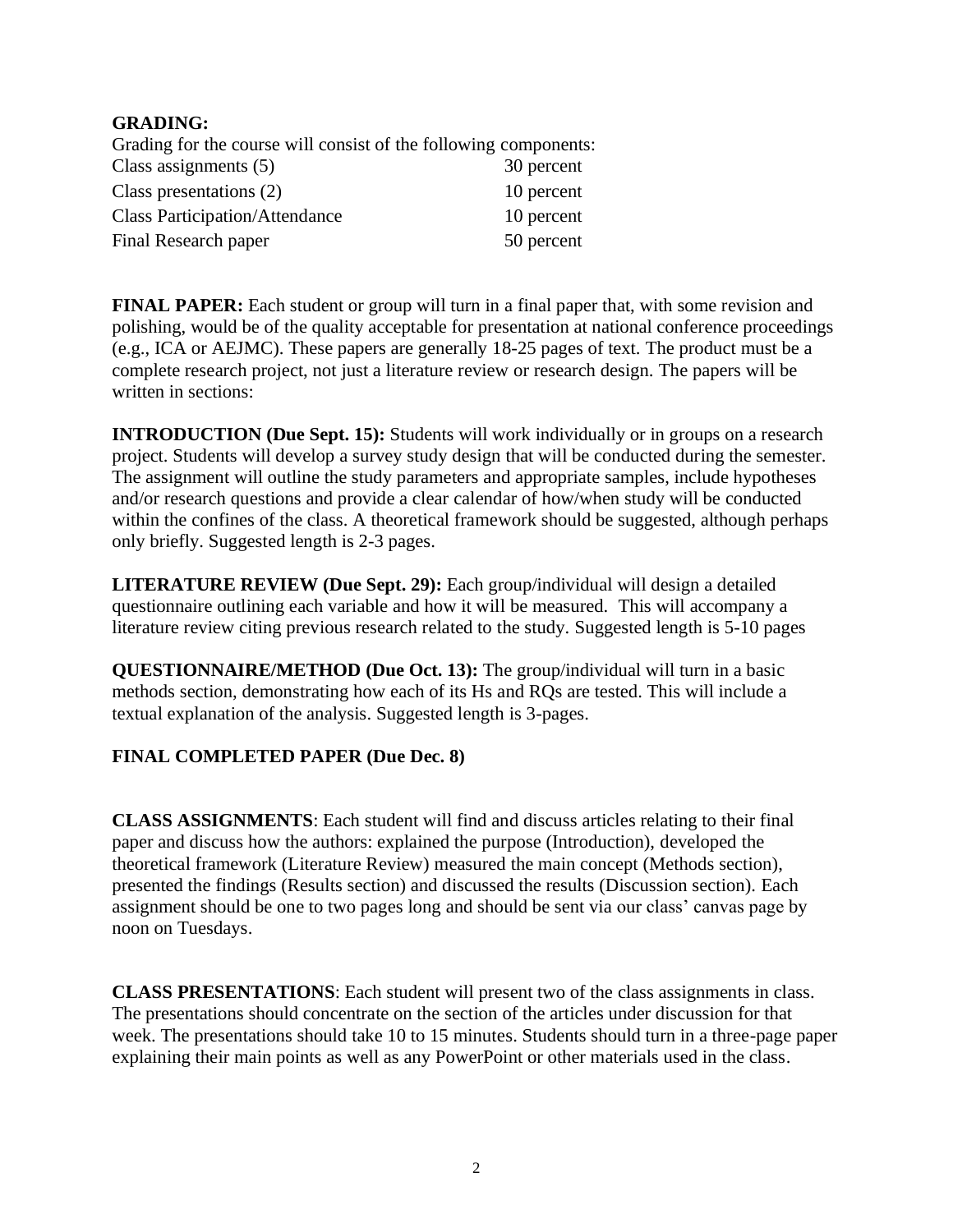**FINAL GRADING:** The university's grading information can be found at http://www.registrar.ufl.edu/catalog/policies/regulationgrades.html. Final grades will be tallied using the following scale for the class:

92-100 A 90-91.99 A-88-89.99 B+ 82-87.99 B 80-81.99 B-78-79.99 C+ 72-77.99 C 70-71.99 C-68-69.99 D+ 62-67.99 D 60-61.99 D-Below 60 E

# **MISCELLANEOUS**

*Assignments and Readings:* All assignments must be turned in at the **BEGINNING** of class or earlier. No exceptions. All readings are to be completed before the start of lecture on the day assigned. Given the fluid nature of the research project, deadlines for assignments may be delayed depending upon circumstances. If a situation arises (personal or course-related) in which a student/group may need extra time for an assignment, the instructor must be informed IN ADVANCE and will determine the appropriate remedy. Extensions are they guaranteed. Requirements for class attendance and make-up exams, assignments, and other work are consistent with university policies that can be found at: https://catalog.ufl.edu/ugrad/current/regulations/info/attendance.aspx

**Plagiarism; Cheating or other Academic Misconduct:** The Academic Integrity Statement for the College of Journalism and Communications can be found here:

<http://www.jou.ufl.edu/grad/forms/Plagiarism-Guideline.pdf>

In addition, all students are bound by the university's Honor Code Policy at [http://www.dso.ufl.edu/judicial/honorcode.php.](http://www.dso.ufl.edu/judicial/honorcode.php) **Anyone who violates these policies in this course will receive a failing grade in this course and face further sanctions from the college and university.** 

*Special needs:* Students requesting classroom accommodation must first register with the Dean of Students Office. The Dean of Students will provide documentation to the student who must then provide this documentation to the instructor when requesting accommodation. *This course conforms to all requirements of the ADA and handles with sensitivity all matters related to gender, race, sexual orientation, age, religion or disability. Please alert the instructor if any issues arise.*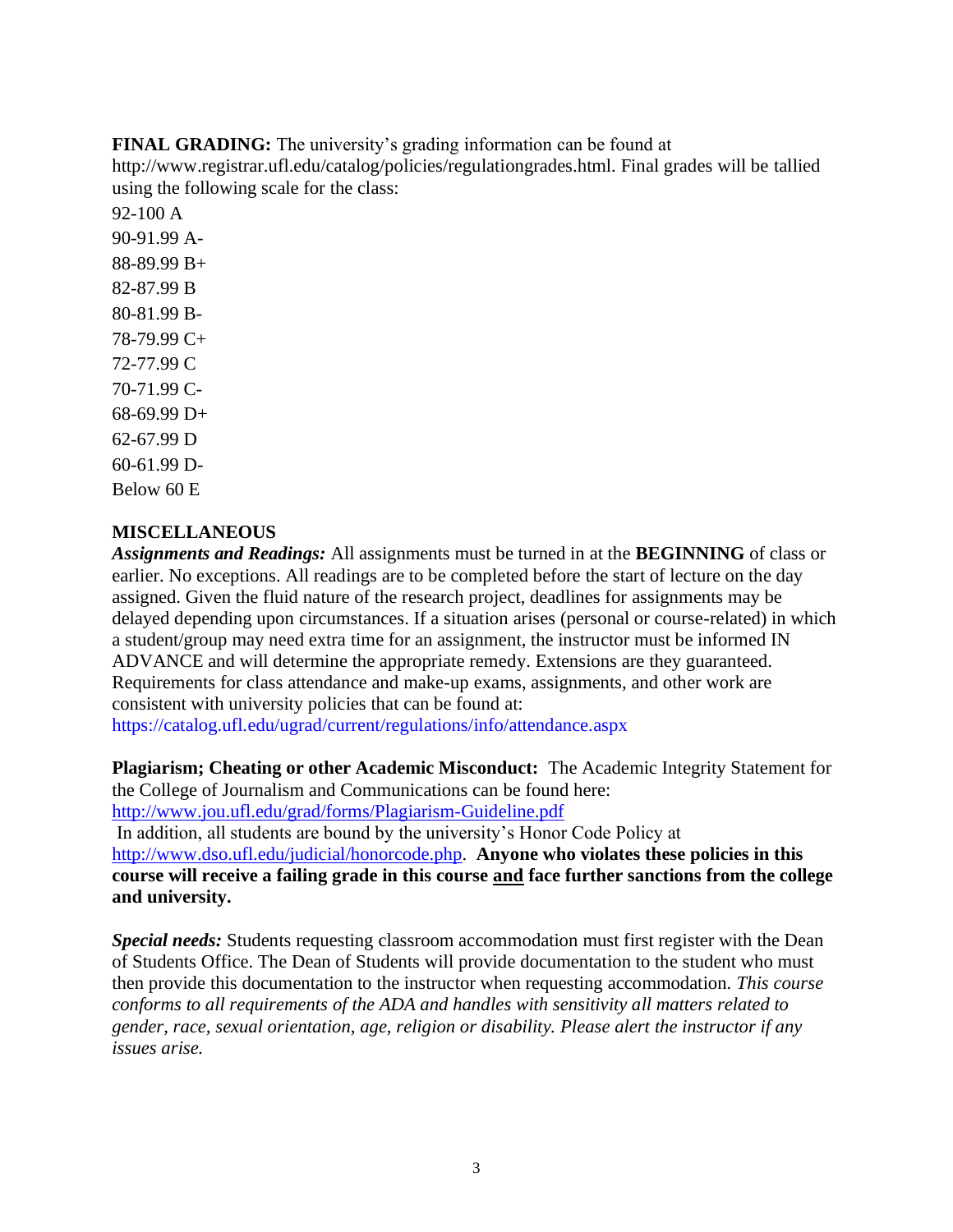*Syllabus Changes*: The instructor reserves the right to alter the syllabus or course schedule as the need arises. This includes the possibility of guest speakers and special presentations, some of which may be scheduled outside of classtime. Note: Some of the content for this syllabus was taken from syllabi from previous classes.

*Syllabus Disclaimer*: Much of the content of this syllabus was borrowed from previous syllabi for the course.

*Tips for getting good grades:* Come to class on time. Turn off your cellphone. Complete all of the readings before class. Laugh at my jokes.

**Covid-19:** Because of Covid-19, the schedule and requirements for the class will be flexible. At this point, all classes will meet in person. The same goes for office hours. All decisions will be made with the students' safety and health in mind. If you have any problems/issues at any time, please contact me as soon as possible.

#### **From the university on possible online class meetings:**

#### **Zoom Professionalism (JOU)**

Please be mindful of maintaining a professional appearance and conduct via our remote lecture meetings. Consider your wardrobe and hygiene just as you would were we all in the same room, as well as your audio and visual backgrounds.

#### *Virtual backgrounds*

You are encouraged to use virtual backgrounds for Zoom if you want to protect the privacy of your environment or surroundings.

If the coronavirus pandemic is not a problem later in the semester, we might possibly have some face-to-face instructional sessions to accomplish the student learning objectives of this course, the following policies and requirements are in place to maintain your learning environment and to enhance the safety of our in-classroom interactions.

• You are required to wear approved face coverings at all times during class and within buildings. Following and enforcing these policies and requirements are all of our responsibility. Failure to do so will lead to a report to the Office of Student Conduct and Conflict Resolution.

Wer will meet in a physical classroom with enough capacity to maintain physical distancing (6 feet between individuals) requirements. Please utilize designated seats and maintain appropriate spacing between students. Please do not move desks or stations.

• Sanitizing supplies are available in the classroom if you wish to wipe down your desks prior to sitting down and at the end of the class.

• Follow your instructor's guidance on how to enter and exit the classroom. Practice physical distancing to the extent possible when entering and exiting the classroom.

• If you are experiencing COVID-19 symptoms [\(Click here for guidance from the CDC on symptoms of](https://www.cdc.gov/coronavirus/2019-ncov/symptoms-testing/symptoms.html)  [coronavirus\)](https://www.cdc.gov/coronavirus/2019-ncov/symptoms-testing/symptoms.html), please use the UF Health screening system and follow the instructions on whether you are able to attend class. [Click here for UF Health guidance on what to do if you have been exposed to or are experiencing](https://coronavirus.ufhealth.org/screen-test-protect/covid-19-exposure-and-symptoms-who-do-i-call-if/)  [Covid-19 symptoms.](https://coronavirus.ufhealth.org/screen-test-protect/covid-19-exposure-and-symptoms-who-do-i-call-if/)

• Course materials will be provided to you with an excused absence, and you will be given a reasonable amount of time to make up work. [Find more information in the university attendance policies.](https://catalog.ufl.edu/UGRD/academic-regulations/attendance-policies/)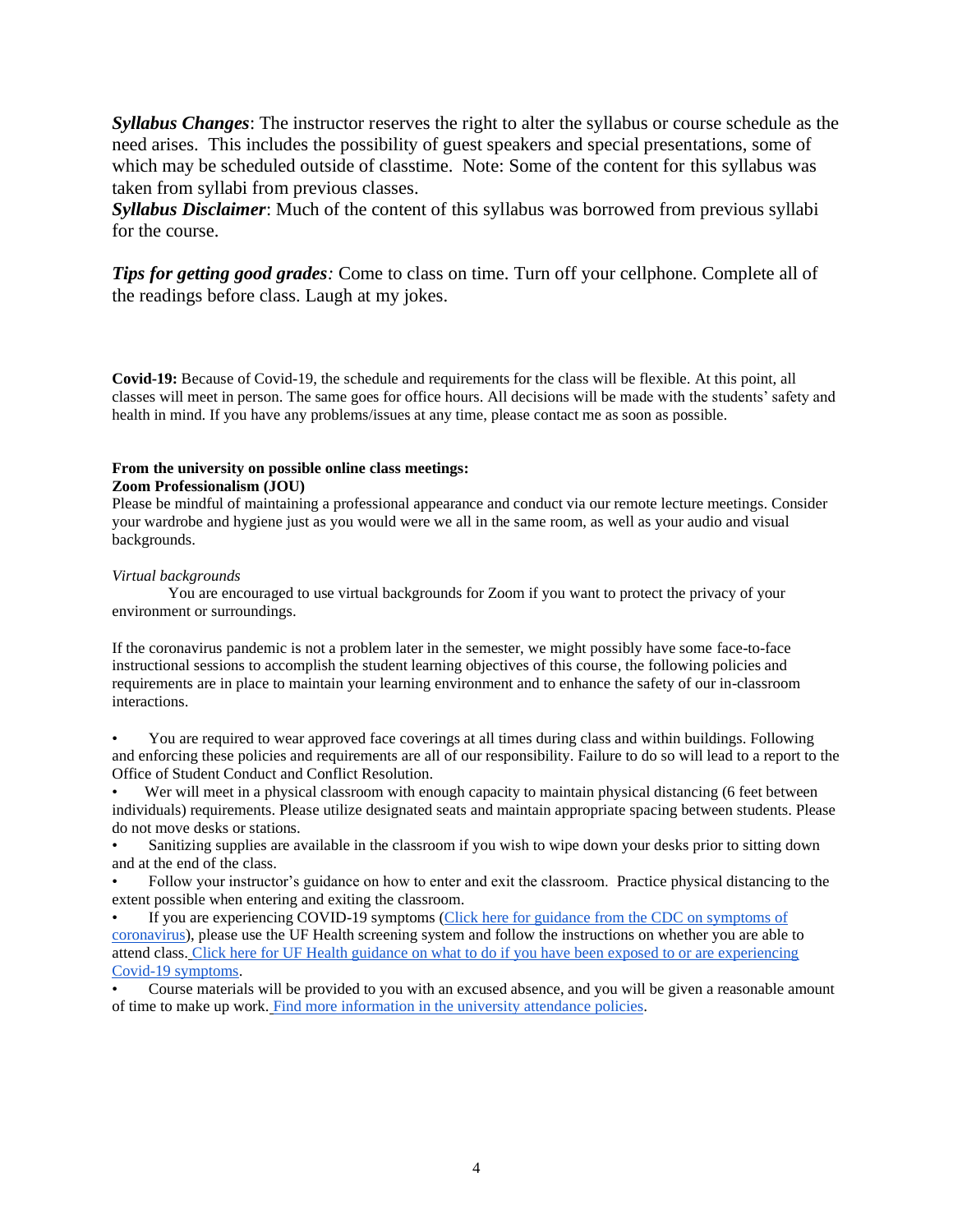# **Tentative schedule**

**August 25, Week 1: Getting started: Survey as a Research Tool**  Introduction

### **September 1, Week 2: Developing Research Papers**

Picking topics, study designs, forming groups

## **September 8, Week 3: Questionnaire design**

Developing questionnaire items, part 1 Types of questionsm, Using Qualtrics

**Assignment I:** Find a journal article that you feel effectively explains the purpose of a study similar to your final study. Be prepared to discuss the study in class.

**September 15, Week 4: Measurement Introductions Due**  Types of variables , coding, developing clear definitions Conceptualization & Operationalization

**September 22, Week 5:**  More on measurement Sampling, Sample sizes, Response rates **Assignment II:** Find a journal article that you feel effectively develops a theoretical framework similar to your final study. Be prepared to discuss the study in class.

**September 29, Week 6: Survey types** In person, mail, phone, online **,Literature reviews due**

**October 6, Week 7: Reliability and Validity** 

**Ocober 13, Week 8: IRB Methods sections due Questionnaires due**